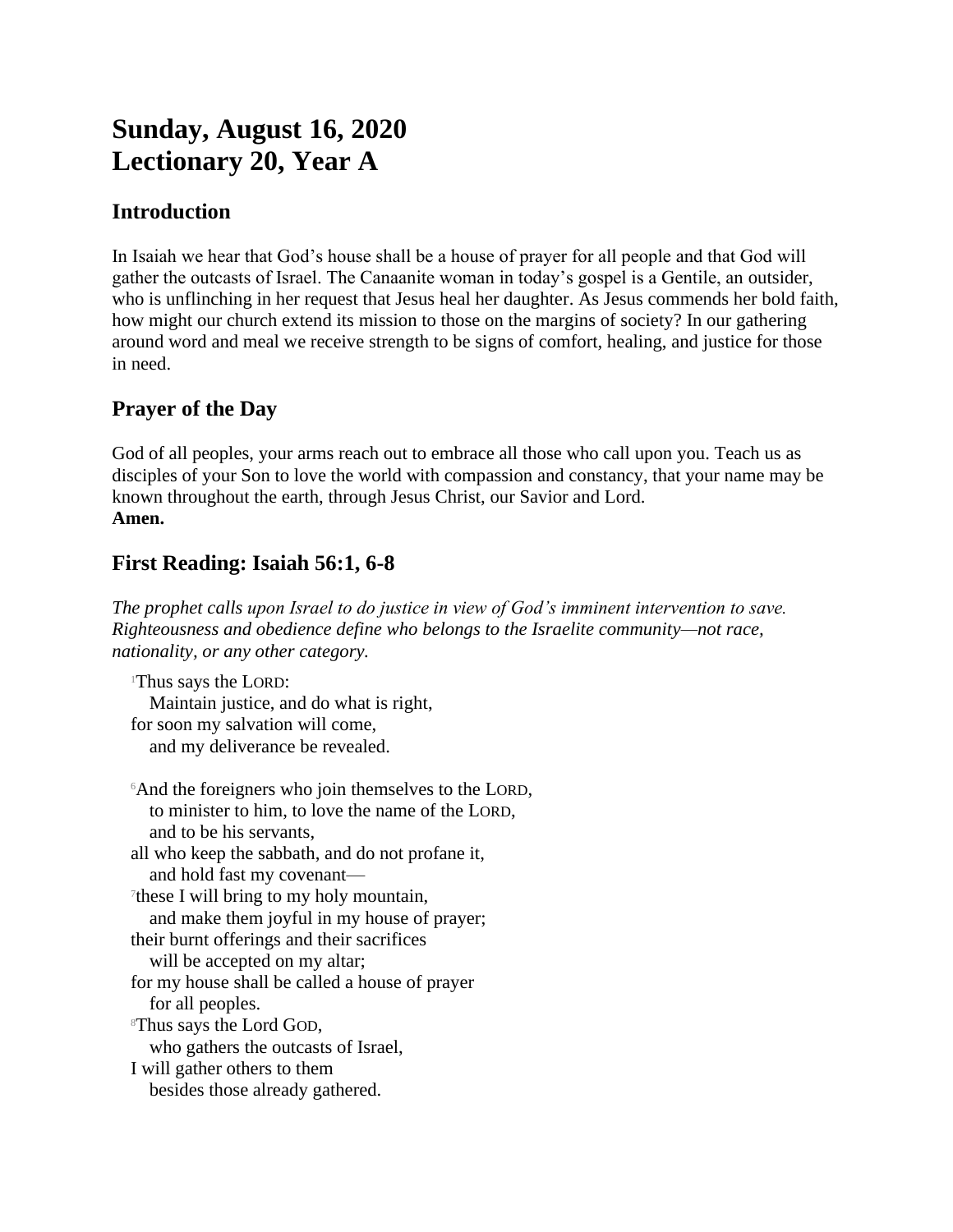### **Psalm: Psalm 67**

*Let all the peoples praise you, O God. (Ps. 67:3)* <sup>1</sup>May God be merciful to | us and bless us; may the light of God's face | shine upon us. <sup>2</sup>**Let your way be known | upon earth, your saving health a- | mong all nations.** <sup>3</sup>Let the peoples praise | you, O God; let all the | peoples praise you. <sup>4</sup>**Let the nations be glad and | sing for joy, for you judge the peoples with equity and guide all the na- | tions on earth. R** <sup>5</sup>Let the peoples praise | you, O God; let all the | peoples praise you. <sup>6</sup>**The earth has brought | forth its increase; God, our own | God, has blessed us.**  $^7$ May God  $\vert$  give us blessing, and may all the ends of the earth | stand in awe. **R**

## **Second Reading: Romans 11:1-2a, 29-32**

*God has not rejected Israel. Rather, the call and gifts of God are irrevocable so that, while all have been disobedient, God has mercy upon all.*

[Paul writes:] <sup>1</sup>I ask, then, has God rejected his people? By no means! I myself am an Israelite, a descendant of Abraham, a member of the tribe of Benjamin. 2aGod has not rejected his people whom he foreknew.

<sup>29</sup>For the gifts and the calling of God are irrevocable. <sup>30</sup>Just as you were once disobedient to God but have now received mercy because of their disobedience, <sup>31</sup>so they have now been disobedient in order that, by the mercy shown to you, they too may now receive mercy. 32For God has imprisoned all in disobedience so that he may be merciful to all.

## **Gospel: Matthew 15:[10-20] 21-28**

*Jesus teaches his disciples that true purity is a matter of the heart rather than outward religious observances. Almost immediately, this teaching is tested when a woman considered to be a religious outsider approaches him for help.*

[ <sup>10</sup>[Jesus] called the crowd to him and said to them, "Listen and understand:11it is not what goes into the mouth that defiles a person, but it is what comes out of the mouth that defiles." 12Then the disciples approached and said to him, "Do you know that the Pharisees took offense when they heard what you said?" 13He answered, "Every plant that my heavenly Father has not planted will be uprooted. <sup>14</sup>Let them alone; they are blind guides of the blind. And if one blind person guides another, both will fall into a pit." <sup>15</sup>But Peter said to him, "Explain this parable to us."  $16$ Then he said, "Are you also still without understanding?  $17$ Do you not see that whatever goes into the mouth enters the stomach, and goes out into the sewer? <sup>18</sup>But what comes out of the mouth proceeds from the heart, and this is what defiles. 19For out of the heart come evil